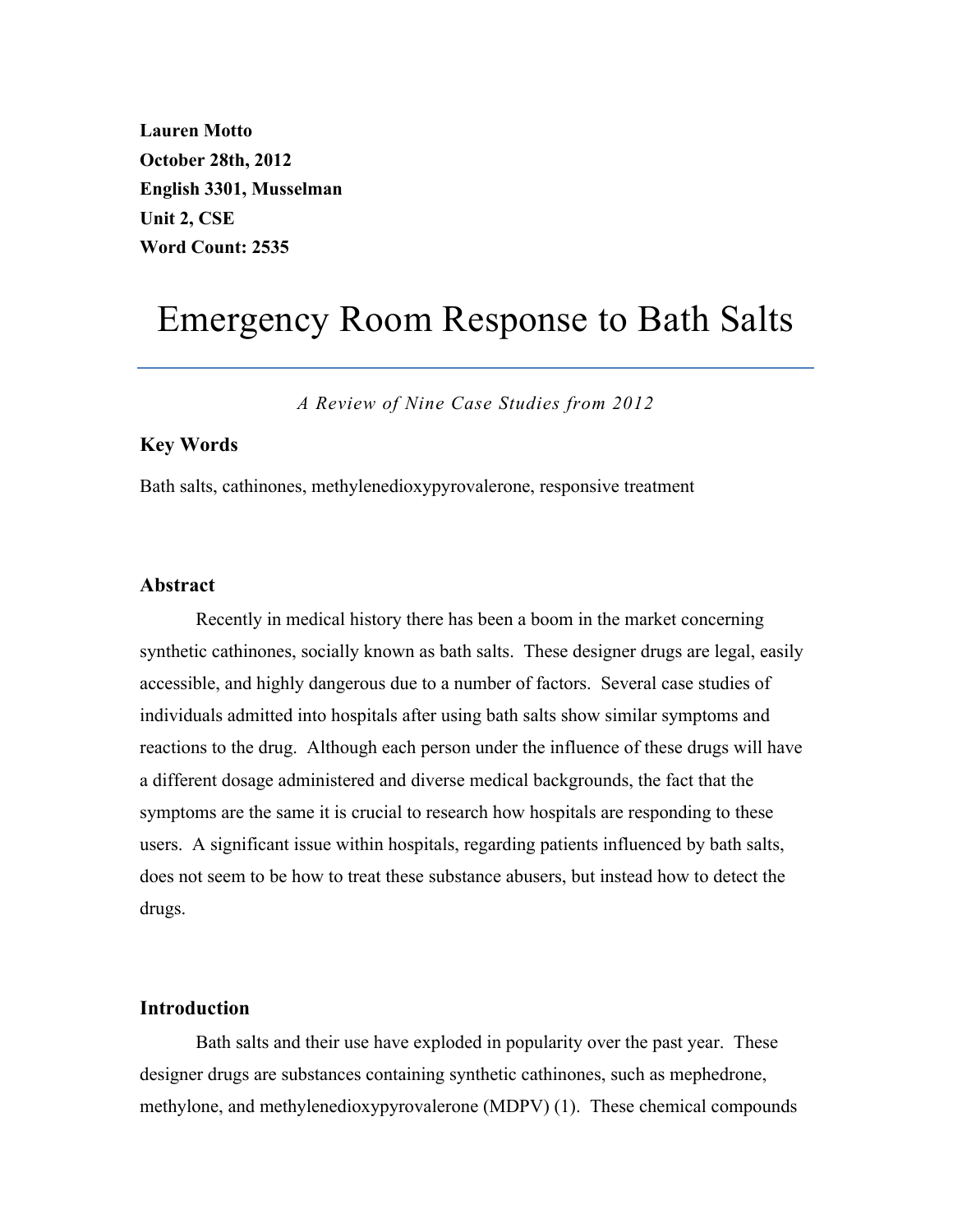are similar to amphetamines and the effects are associated with hallucinations, paranoia, increased vitals, violent behavior, and can lead to permanent damage (1). In the 11 months prior to December 31, 2011, there had been 6138 calls made reporting difficulties from using these drugs (1). These compounds can be sold legally due to their deceptive labeling claiming that the product is "not for human consumption" (1).

Mephedrone is a stimulant compound that is synthetically derived from the khat plant found in east Africa (2). Similar to other abused drugs such as cocaine and amphetamines, those who use bath salts have severe toxidromes that require hospitalization for the recovery of a heavy dose (2). Due to their widespread availability, legality, and desired effects, these drugs have had a dramatic increase in sales over the past 2012-year (3). These drugs are sold in gas stations, tobacco shops, head shops, and the Internet under names such as Ivory Wave, Arctic Blast, Blue Magic, Scarface, Cloud Nine, Red Dove (2), Vanilla Sky, and White Lightning (4). These products are a white powder that is self administered through ingestion, injection, and inhalation (4). One of the main synthetic drugs in bath salts is known as MDPV and is sold as a plant fertilizer, and is the reason for the large caution labels on the sides of these designer drug packages warning against human use (4).

Bath salts present emergency staffs with a large range of difficulties including the variety of symptoms, not yet fully understanding the drug, and concerns that bath salts do not necessarily show up on normal drug tests. Due to this dilemma, they must respond without any protocol and to approach the situation as they seem fit. These drugs are not well understood since there is little information about their mechanisms of action or specific antidotes to respond with (3). Experts currently give sedation, supportive care, fluid administration, and temperature control as advice (3).

# **Demographics**

The case studies examined various adults who used bath salts in 2012. Table 1 shows each case's name assignment, sex, and age.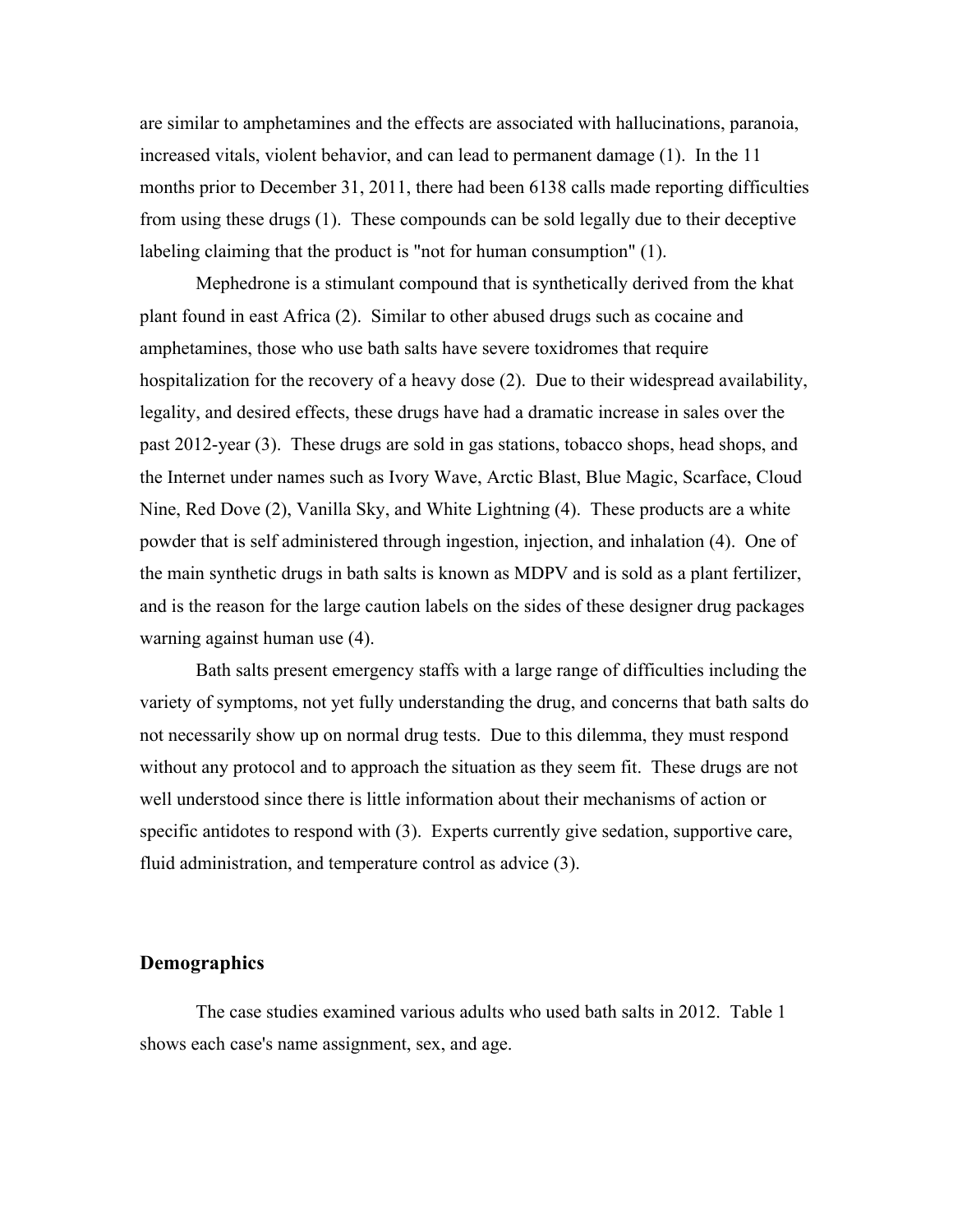| Table 1: Demographics |              |        |     |  |  |  |  |
|-----------------------|--------------|--------|-----|--|--|--|--|
| <b>Citation</b>       | Case         | Gender | Age |  |  |  |  |
| Young $(3)$           | $\mathbf{A}$ | Male   | 20  |  |  |  |  |
| Young $(3)$           | B            | Female | 48  |  |  |  |  |
| Penders (1)           | C            | Male   | 31  |  |  |  |  |
| Penders $(1)$         | D            | Male   | 30  |  |  |  |  |
| Penders $(1)$         | E            | Male   | 26  |  |  |  |  |
| Borek (4)             | F            | Male   | 25  |  |  |  |  |
| Kasick (2)            | G            | Male   | 38  |  |  |  |  |
| Kasick (2)            | H            | Male   | 26  |  |  |  |  |
| Mugele $(5)$          | Ī            | Female | 41  |  |  |  |  |

As seen in the table, the case studies represented both men and women from the age of 20 to 48 years old. Although each of the nine cases showcased an individual who was under the influence of bath salts, the prior medical history of the person could attribute to differences between the cases. Within each case there were similarities between vitals, but these could have been distorted due to past abuse or dosage levels.

Case I had previously, though not in recent months, abused alcohol and attempted suicide (5). After improving in the hospital she admitted to taking bath salts by insufflation and denied using alcohol during recent months (5). Case E was a repeat abuser of bath salts. He had been repeatedly administering bath salts into his system for three days prior to hospitalization and had been hospitalized in another state two months prior due to another overdose of benzodiazepines (1). Case H came to the hospital after insufflating four lines of bath salts (2). He had been repeatedly been using bath salts for a month and had developed a tolerance to low doses (2). Due to this, he decided to use a large amount and overdosed on the drug (2). In the two fatality cases, case A and B, it is unknown if the deceased were abusing any other substances or had a prior history of drug use.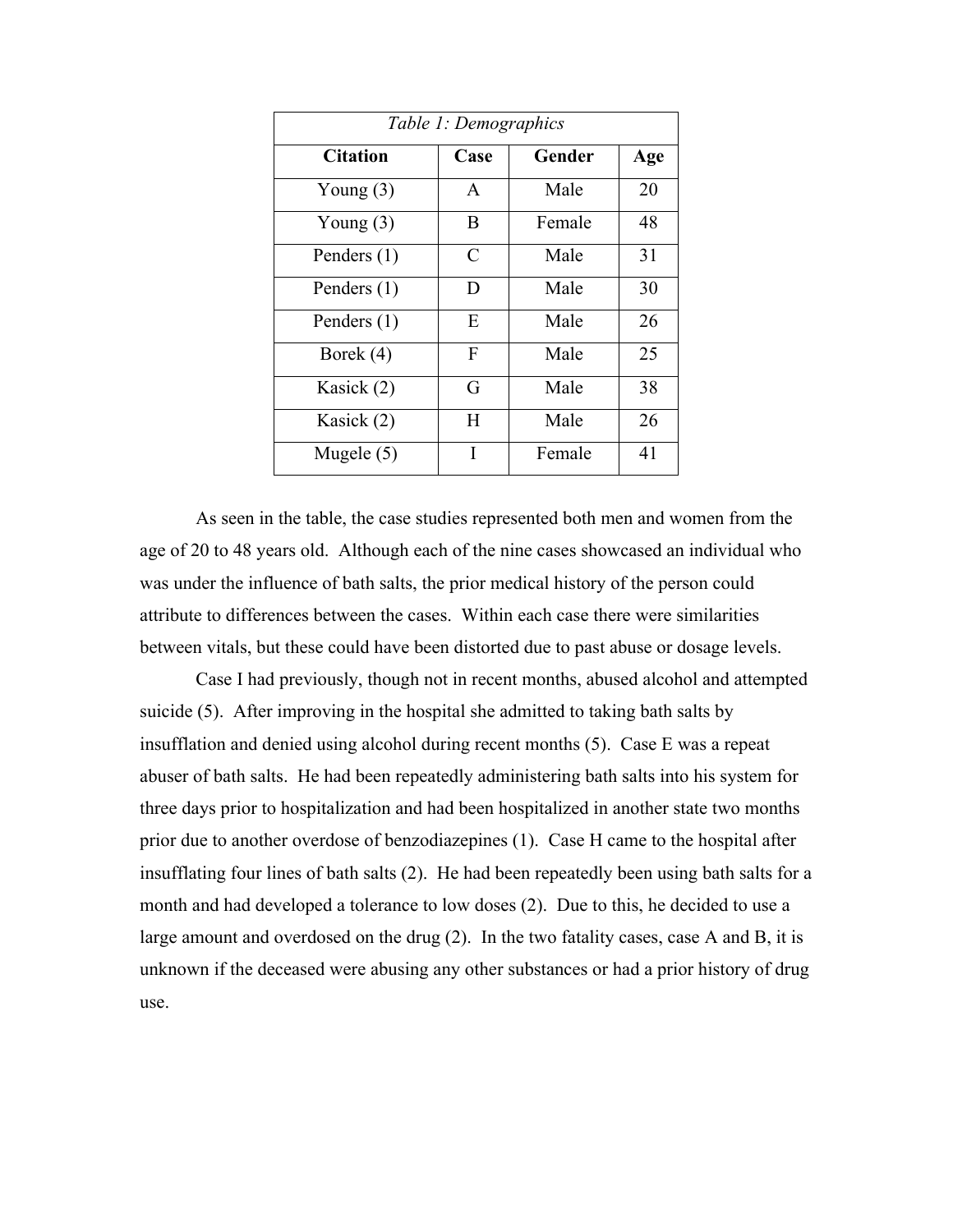# **Symptoms**

Several case studies of individuals admitted into hospitals after using bath salts show similarities between symptoms. In Table 2 these symptoms are arranged by case:

| Table 2: Symptoms |              |                                                      |                                                                                             |                                             |  |  |  |  |
|-------------------|--------------|------------------------------------------------------|---------------------------------------------------------------------------------------------|---------------------------------------------|--|--|--|--|
| <b>Citation</b>   | $\bf Case$   | <b>Symptoms Prior to Arrival</b>                     | <b>In Hospital Symptoms</b>                                                                 | <b>Special Considerations</b>               |  |  |  |  |
|                   |              |                                                      | High HR, high respiratory rate, high BT, high                                               |                                             |  |  |  |  |
| Young<br>(3)      | $\mathbf{A}$ | Seizing, unresponsive,<br>narrow complex tachycardia | BP, bilateral breath, bilateral epistaxis,<br>pneumonti, hypothermia, guaiac-positive stool | Sniffed bath salts, fatal                   |  |  |  |  |
|                   |              | Unresponsive, high HR, high                          | Alert, hostile, noncommunicative, high BT,                                                  |                                             |  |  |  |  |
|                   |              | BP, high respiratory rate,                           | sinus tachycardia, hypertensive, febrile,                                                   |                                             |  |  |  |  |
|                   |              | mottled skin, prolonged                              | bloody diarrhea, no urine, small right renal                                                | History of ethanol abuse,                   |  |  |  |  |
| Young             |              | capillary refill, diaphoresis,                       | perirenal fluid, rhabdomyolysis, DIC, anuric,                                               | depression, hepatitis C;                    |  |  |  |  |
| (3)               | $\, {\bf B}$ | constricted pupils                                   | bleeding from the mouth and vagina                                                          | ingested bath salts, fatal                  |  |  |  |  |
|                   |              |                                                      | Combative, dehydrated, acute renal failure,                                                 | Had already been admitted                   |  |  |  |  |
| Penders           |              | Wandering, fearful, confused,                        | hyperkalemia, rhabdomyolysis, inattentive,                                                  | to the hospital one week                    |  |  |  |  |
| (1)               | $\mathsf C$  | paranoid, diaphoretic                                | delusional, hallucinations                                                                  | prior for using bath salts                  |  |  |  |  |
|                   |              |                                                      | Unresponsive, acute renal failure,<br>rhabdomyolysis, multiple organ dysfunction,           | Repeatedly used bath salts                  |  |  |  |  |
| Penders           |              | Paranoia, agitation, violent                         | acute respiratory distress syndrome, lung and                                               | for 2 days prior to                         |  |  |  |  |
| (1)               | $\mathbf D$  | behavior, combative                                  | kidney injury, agitation                                                                    | hospitalization                             |  |  |  |  |
|                   |              |                                                      |                                                                                             | Used bath salts repeatedly                  |  |  |  |  |
|                   |              |                                                      |                                                                                             | for 3 days prior to                         |  |  |  |  |
|                   |              |                                                      |                                                                                             | hospitalization;                            |  |  |  |  |
| Penders           |              | Fearful, confused,                                   | High HR, high BT, positive for                                                              | hospitalized 2 months prior                 |  |  |  |  |
| (1)               | $\mathbf E$  | diaphoretic, combative                               | benzodiazepines                                                                             | for abusing bath salts                      |  |  |  |  |
|                   |              | Agitation, foaming at the                            |                                                                                             |                                             |  |  |  |  |
|                   |              | mouth, not verbal, high HR,                          | Mydriasis, rightward deviation of the eyes,                                                 |                                             |  |  |  |  |
| Borek (4)         | ${\bf F}$    | high respiratory rate, high BT                       | calor, combativeness<br>Tachycardic, high HR, premature ventricular                         | Injected bath salts                         |  |  |  |  |
|                   |              |                                                      | contractions, high BT, specific hallucinations,                                             |                                             |  |  |  |  |
|                   |              |                                                      | agitation, elevated hemoglobin and                                                          | Taking bath salts for 2                     |  |  |  |  |
|                   |              |                                                      | hematocrit, positive for PCP, hyperalert,                                                   | days prior to                               |  |  |  |  |
| Kasick            |              | Hallucinations, acting                               | anxious, paranoid, physically combative,                                                    | hospitalization by mixing                   |  |  |  |  |
| (2)               | $\mathbf G$  | strangely                                            | positive for benzodiazepines, irritable                                                     | with cola and ingesting                     |  |  |  |  |
|                   |              | Auditory hallucinations,                             |                                                                                             |                                             |  |  |  |  |
|                   |              | prominent illusions, feelings                        |                                                                                             |                                             |  |  |  |  |
|                   |              | of detachment, paranoia,                             |                                                                                             | Using bath salts for over a                 |  |  |  |  |
|                   |              | suicidal ideation, confusion,<br>delirium, tremors,  | Afebrile, hypertension, tachycardia, restless,                                              | month and developed a<br>tolerance; nasally |  |  |  |  |
| Kasick            |              | hyperreflexia, myoclonus,                            | paranoid, agitated, inattentive, hallucinations,                                            | insufflated 2 g prior to                    |  |  |  |  |
| (2)               | H            | amnestic effect                                      | positive for benzodiazepines                                                                | hospitalization                             |  |  |  |  |
|                   |              |                                                      |                                                                                             | Taking bath salts for 2                     |  |  |  |  |
|                   |              |                                                      | Severely agitated, hallucination, high HR,                                                  | days prior to                               |  |  |  |  |
|                   |              |                                                      | high BT, high pulse rate, high BP,                                                          | hospitalization; abusing                    |  |  |  |  |
|                   |              |                                                      | hyperreflexic, inducible clonus on                                                          | bath salts for over 1 month,                |  |  |  |  |
| Mugele            |              | Agitated, spontaneous                                | dorsiflexion, serotonin syndrome, aspiration                                                | previously abused alcohol,                  |  |  |  |  |
| (5)               | I            | myoclonus                                            | pneumonia, bacteremia, pneumothorax                                                         | previous suicide attempt                    |  |  |  |  |

Using bath salts yield similar symptoms among abusers. Eight of the nine case studies explicitly mentioned the patient being agitated or combative. Also, almost all of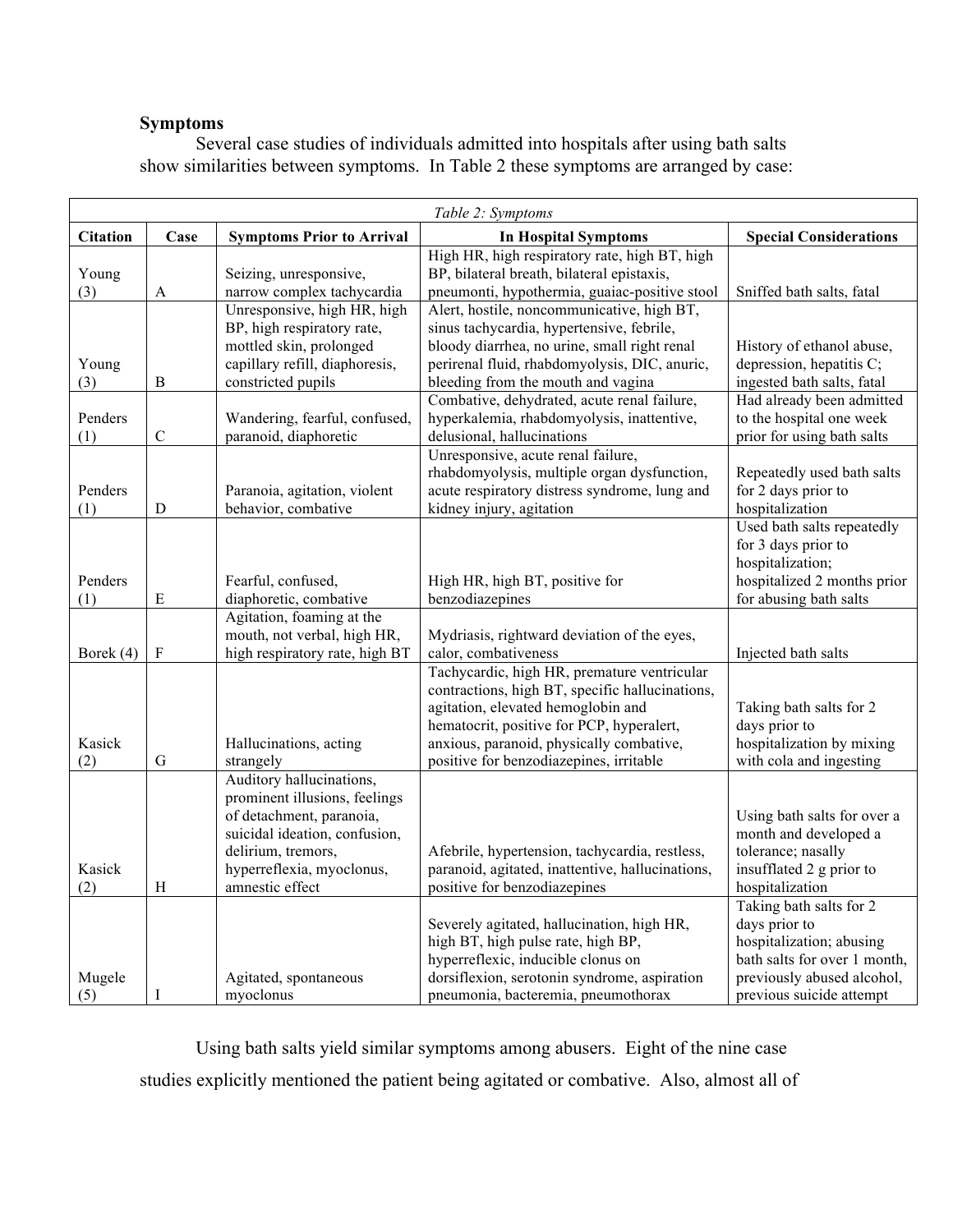the cases were confused, paranoid, or acting severely different than normal before arriving at the hospital for treatment. Six cases specifically mentioned a dangerous increase in vital functions including HR, BT, BP, and respiratory rate. Four cases mentioned hallucinations, and six were either unresponsive or detached/inattentive. These nine cases illustrate the common symptoms of using MDPV or bath salts. Hallucinations, agitation, high HR, BP, temperature, and organ system difficulties appear to happen in many cases. Sometimes these effects are mild while other times they lead to death. MDPV is not regulated since bath salts are plant fertilizer and should not be used for human consumption, meaning that the user will not be certain of what he or she is ingesting (2). This unknown creates a wide array of effects from minor highs to dangerous activities.

# **Medical Treatment**

When choosing how to treat a patient there is no set formula, but some treatment plans are more successful than others. With the cases examined, although each person had a different situation most of the symptoms were consistent enough to look for similarities between the responses of the medical staff. Table 3 shows the treatment of each case as well as the outcome: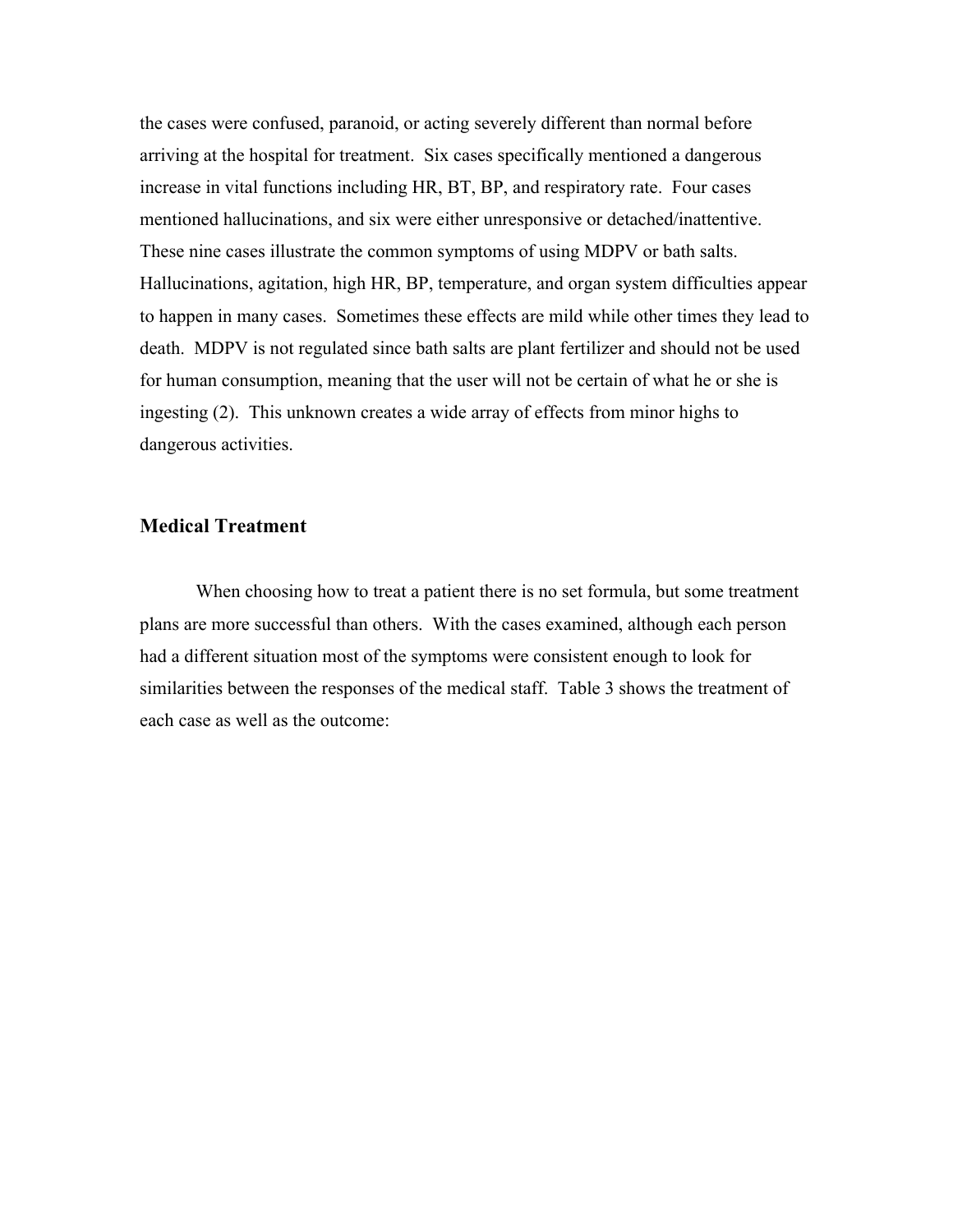| Table 3: Treatment |               |                  |                                                                                                                                 |             |                       |  |  |
|--------------------|---------------|------------------|---------------------------------------------------------------------------------------------------------------------------------|-------------|-----------------------|--|--|
|                    |               | <b>Medical</b>   |                                                                                                                                 |             |                       |  |  |
|                    |               | <b>Treatment</b> |                                                                                                                                 |             |                       |  |  |
|                    |               | <b>Before</b>    |                                                                                                                                 | Length of   |                       |  |  |
| <b>Citation</b>    | Case          | Arrival          | <b>Hospital Medical Treatment</b>                                                                                               | <b>Stay</b> | <b>Other Outcomes</b> |  |  |
|                    |               |                  | Succinylcholine 90 mg IV, midazolam 2 mg IV, rocuronium 50 mg<br>IV, ceftriaxone 1 g IV, cardioversion 150 J, 2 L saline,       |             |                       |  |  |
|                    |               |                  | acetaminophen 650 mg, diltiazem 10 mg IV, clindamycin,                                                                          |             |                       |  |  |
|                    |               |                  | azithromycin, 2 ice packs, pantoprazole infusion, vancomycin 1 g                                                                |             |                       |  |  |
|                    |               | Naloxone         | IVPB, acyclovir 1 g IVPB, 2 units packed red blood cells, 1 unit                                                                |             |                       |  |  |
|                    |               | $0.4$ mg IV,     | fresh-frozen plasma, 10 packs cryoprecipitate, phytonadione 10 mg                                                               |             | Fatal case: COD       |  |  |
| Young              |               | adenosine 6      | IVPB, 2 ampules sodium bicarbonate, vasopressin IV, epinephrine                                                                 |             | toxic effects of      |  |  |
| (3)                | A             | mg IV            | and dopamine infusions                                                                                                          | 8 hours     | <b>MDPV</b>           |  |  |
|                    |               |                  | Lorazepam 6 mg IV, adenosine 18 mg IV, 2 L NS, esmolol 35 mg                                                                    |             |                       |  |  |
|                    |               |                  | IV, fan and cooling blanket, dexmetomidine infusion, nicardipine                                                                |             | Fatal case: COD       |  |  |
| Young              |               | Naloxone 2       | infusion, neosynephrine infusion, 2 bicarbonate infusion, 2 units                                                               |             | toxic effects of      |  |  |
| (3)                | $\, {\bf B}$  | mg IV            | FFP, 2 units packed red blood cells, renal replacement therapy                                                                  | 4 days      | <b>MDPV</b>           |  |  |
| Penders            |               |                  |                                                                                                                                 |             |                       |  |  |
| (1)                | $\mathcal{C}$ | Unknown          | Hydration, haldol 5 mg                                                                                                          | 3 days      | None                  |  |  |
| Penders            |               |                  |                                                                                                                                 |             |                       |  |  |
| (1)                | $\mathbf D$   | Intubated        | Unknown                                                                                                                         | Unknown     | None                  |  |  |
| Penders            |               |                  |                                                                                                                                 |             |                       |  |  |
| (1)                | E             | Unknown          | Unknown                                                                                                                         | Unknown     | None                  |  |  |
|                    |               |                  |                                                                                                                                 |             | Required              |  |  |
|                    |               |                  | Midazolam 2 mg, tracheal intubation, etomidate 20 mg,                                                                           |             | hemodialysis 1        |  |  |
| Borek (4)          | ${\bf F}$     | Unknown          | succinylcholine 120 mg, ice packs, cooling blankets, fentanyl,                                                                  | 18 days     | month post arrival    |  |  |
| Kasick             |               | 2 Naloxone       | Lorazepam 3 mg IV, 2 L IV fluids, additional 10 mg lorazepam, IM                                                                |             | Stated he would not   |  |  |
| (2)                | G             | 2 <sub>mg</sub>  | haloperidol 5 mg                                                                                                                | 2 days      | repeat use            |  |  |
| Kasick             | H             | Unknown          |                                                                                                                                 | 4 days      | None                  |  |  |
| (2)                |               |                  | Lorazepam 5 mg IV, IV fluids, 2 oral does risperidone 0.5 mg<br>Lorazepam 13 mg, diazepam 5 mg, tracheal intubation, etomidate, |             |                       |  |  |
| Mugele             |               | Lorazepam        | succinycholline, propofol, midazolam, fentanyl infusion,                                                                        |             |                       |  |  |
| (5)                | I             | 2 <sub>mg</sub>  | benzodiazepines, cyproheptadine 12 mg                                                                                           | 12 days     | None                  |  |  |

With regard to treatment of the agitation associated with people who use bath salts, various sedatives were used. Four cases were given lorazepam as a benzodiazepine and three were given naloxone as a possible antidote. Three cases mentioned using either icepacks or a cooling blanket to try to lower the body temperature of the individual since so many cases had a dangerously elevated body temperature. Two cases used etomidate for sedation and many cases were given a variety of other drugs to try to counter the effects of the bath salts.

One difficulty concerning these case studies is that not every case provided a complete list of the treatment given to the patient. For example, only two cases state using IV fluids while it is likely that every patient had IV fluids at some point. Also,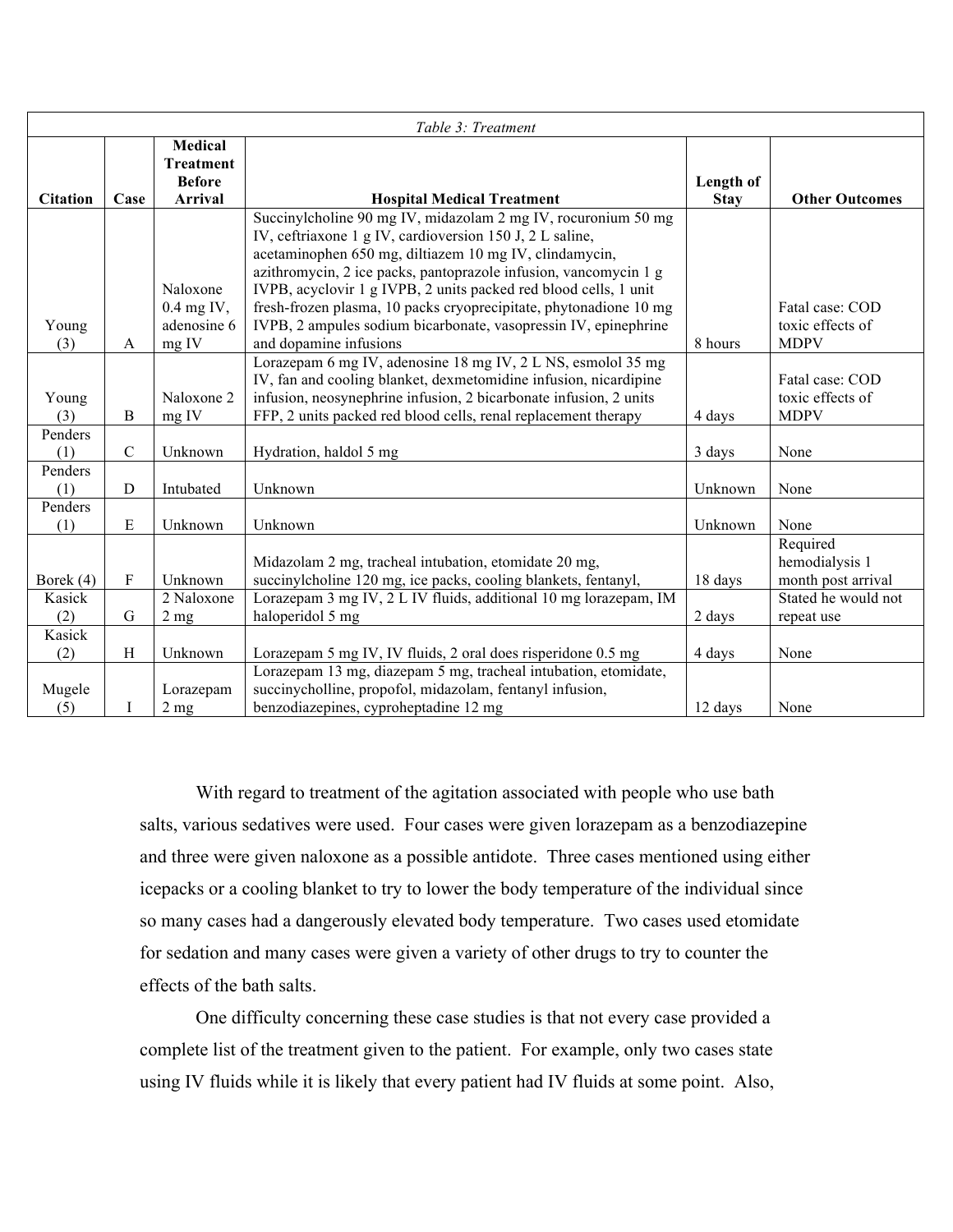since these patients were treated at different hospitals from various parts of the country there is not necessarily a way to see a true correlation between treatment plans.

Looking at the drugs that were used often between the different cases, there were a variety of dosages distributed. Lorazepam was administered in doses of 6 mg in case B, 5mg in case H, 3 mg in case G, and a total of 15 mg in case I. The data does not share the specific benefits of the use of this drug on the patients, so no inferences can be made. In all three cases where naloxone was administered it was given to the patient during the medical treatment before arrival. Again the dosage was not standard and 0.4 mg, 2 mg, and two doses of 2 mg were administered to cases A, B, and G respectively.

Although there are some similarities in drug use, there are no predominating trends when it comes to the length of stay for each patient. The amount of time per stay varies from 8 hours to 18 days in this set of nine studies. Even with different medications, the difference in recovery time has such a wide range that it brings up the question how can hospitals better treat patients under the influence of bath salts? Of the nine cases seven patients were given a drug test and most were negative, providing no further insight for a plan of action. Bath salts do not show up on normal drug tests and are therefore hard to detect in patients where the specific drugs taken are unknown.

A noticeable parallel in the cases was how the staff responded if they knew the patient had been using bath salts compared to cases where there was no certainty to what the user had administered to themselves. In the cases where the patient was known to have been using bath salts the medical staff appeared to not administer as many drugs. In cases where it was not clear what the patient had used there were more drugs administered. Although there were similar symptoms between all of the patients, some doctors took a very minimalistic approach. At the minimum, if the patient is agitated then a sedative should be used, the temperature of the body should be a concern, and the patient should stay hydrated. Depending on how poor the condition of the patient is besides these symptoms should help the doctors determine if other drugs should be administered.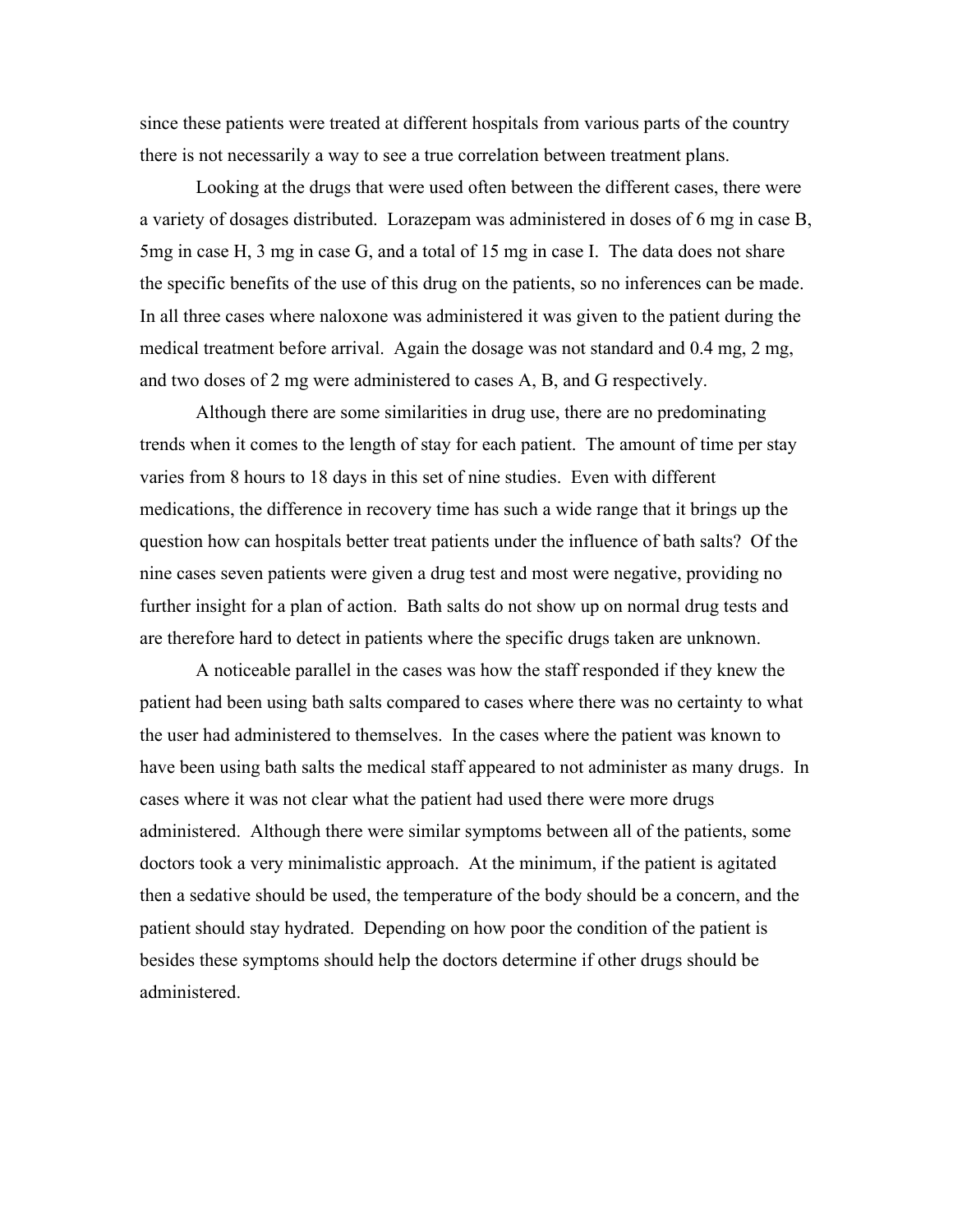#### **Summary**

When faced with patients under the influence of bath salts, the currently most significant issue for hospitals is detection. If a way to detect the presence of, and quantity of bath salts used is created then it will be easier for doctors to respond and treat patients. When treating users, the patient's vitals should be addressed, a sedative should be used if needed, administer a possible antidote drug, and focus on other serious developments concerning life-threatening issues. The symptom similarities are great and hospital staffs need to find the most direct treatment to help counteract these new designer drugs.

# **Acknowledgments**

I would like to thank Shailja Modi and Daniel Hecht for their peer reviews on my paper, their input was greatly appreciated. Both helped me make this literature review much stronger through their insights and different ideas. I would also like to thank Professor Musselman for her review and help with the formatting of my paper. Concerning formatting, I would like to thank Zan Wong for helping to answer a few formatting questions I had and confirm that my citations were appropriate. Finally, I would like to thank my father Rick Motto. He is the last person to read every one of my papers before they are submitted and has done so for numerous years. He has helped me find small grammar issues as well as point out problem places in my work that are confusing and need to be reworded. Thank you for always taking the time to read my writing, dad.